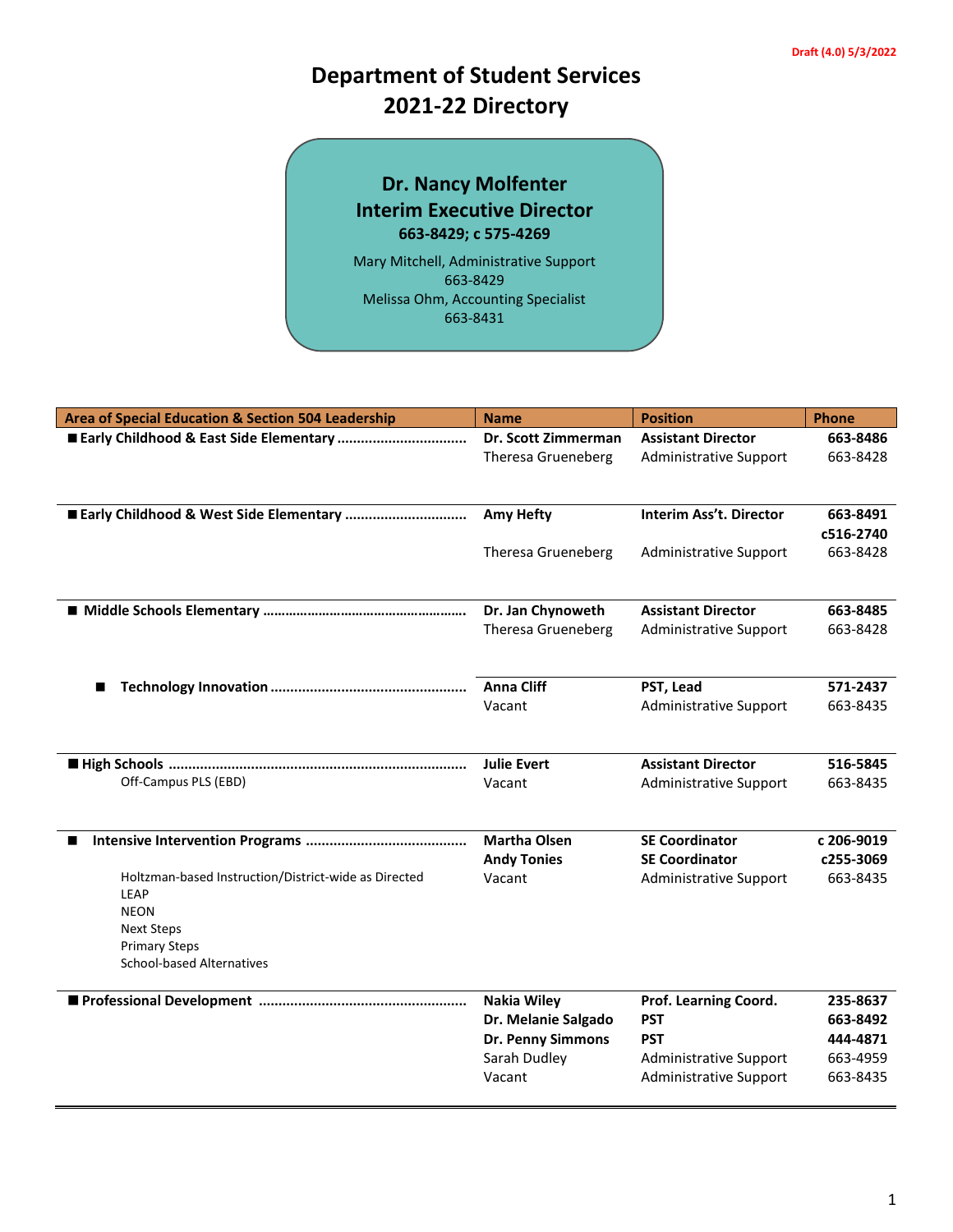# **Department of Student Services 2021-22 Directory**

#### **Phone 663-8442 • Fax 204-0349** Draft (4.0) 5/3/2022

| <b>Location</b>                        | <b>Name</b>                                                                                                    | <b>Phone</b>       | <b>Email</b>                                 |
|----------------------------------------|----------------------------------------------------------------------------------------------------------------|--------------------|----------------------------------------------|
| <b>Doyle</b>                           | <b>Dr. Nancy Molfenter</b>                                                                                     | 663-8429           |                                              |
|                                        |                                                                                                                | c575-4269          | nfmolfenter@madison.k12.wi.us                |
|                                        | Areas of Leadership                                                                                            |                    |                                              |
|                                        | Accelerated Licensure Special Ed<br>$\bullet$                                                                  | $\bullet$          | <b>External Research Committee</b>           |
|                                        | Alternative High Schools (Capital, Shabazz)<br>$\bullet$                                                       |                    | <b>Foundations Central</b>                   |
|                                        | <b>CCIES/Records System/Oasys</b><br>$\bullet$                                                                 | $\bullet$          | Grow Our Own Special Education Teacher       |
|                                        | <b>Campus Connect</b><br>$\bullet$                                                                             | $\bullet$          | <b>Hospital School</b>                       |
|                                        | Early College STEM Academy<br>$\bullet$                                                                        | $\bullet$          | Low Incidence Programs (DH/H, Vision)        |
|                                        | eduCLIMBER Team<br>$\bullet$                                                                                   | OT/PT<br>$\bullet$ |                                              |
|                                        | <b>Employment Transition Services</b><br>$\bullet$                                                             | $\bullet$          | Project Search                               |
| <b>Doyle</b>                           |                                                                                                                | 663-8431           | mlohm@madison.k12.wi.us                      |
| <b>Doyle</b>                           |                                                                                                                | 663-8429           | mamitchell@madison.k12.wi.us                 |
| <b>Doyle</b>                           |                                                                                                                | 663-8435           |                                              |
| <b>Doyle</b>                           | Administrative Support/Records Office: Sondra Wood                                                             | 663-8470           | sjwood@madison.k12.wi.us                     |
| <b>Doyle</b>                           | Administrative Support/Records Office: Cybell Abreu                                                            | 663-8480           | caabreu@madison.k12.wi.us                    |
| <b>Doyle</b>                           |                                                                                                                | 442-2143           | saddamo@madison.k12.wi.us                    |
| La Follette                            | Jennifer Laycock, PST, Deaf/Hard of Hearing & Vision                                                           | 663-8452           | jklaycock@madison.k12.wi.us                  |
| <b>Doyle</b>                           | Sarah McGee, Technology, , IEP & Evaluation Compliance                                                         | 663-5942           | stilton@madison.k12.wi.us                    |
| <b>Doyle</b>                           | Sheena Behnke, Transition Employment Specialist                                                                |                    | sabehnke@madison.k12.wi.us                   |
| <b>Doyle</b>                           | Peg Moran-Hussien, PST, Manifestation Determinations                                                           | 442-2914           | mmoranhussie@madison.k12.wi.us               |
| <b>Doyle</b>                           | Sue Volz Nett, Transition Employment Specialist                                                                | 228-7752           | svolznett@madison.k12.wi.us                  |
| <b>Doyle</b>                           |                                                                                                                | 640-0056           | ammoffit@madison.k12.wi.us                   |
| <b>Doyle</b>                           |                                                                                                                | 516-5857           | sbrown@madison.k12.wi.us                     |
| Campus                                 |                                                                                                                | 516-5216           | ehartz@madison.k12.wi.us                     |
| <b>Connect</b>                         |                                                                                                                | 258-2308           | mrmonzo@madison.k12.wi.us                    |
|                                        |                                                                                                                | 516-5216           | jlschultz@madison.k12.wi.us                  |
| <b>Foundations</b><br>Central @        |                                                                                                                | 800-2197           | kjevanco@madison.k12.wi.us                   |
| <b>Urban League</b>                    |                                                                                                                |                    | gfheingartne@madison.k12.wi.us               |
| <b>Hospital School</b>                 |                                                                                                                | 263-0177           | slawrence@madison.k12.wi.us                  |
|                                        |                                                                                                                | 263-8174           | vmdirkx@madison.k12.wi.us                    |
|                                        |                                                                                                                | 263-8177           | esterniii@madison.k12.wi.us                  |
|                                        |                                                                                                                |                    |                                              |
| <b>Project Search</b><br>@ UW Hospital |                                                                                                                | 575-2712           | jppenticoff@madison.k12.wi.us                |
| Shabazz                                |                                                                                                                |                    | jevert@madison.k12.wi.us                     |
|                                        |                                                                                                                |                    |                                              |
| <b>Doyle</b>                           | <b>Nakia Wiley</b>                                                                                             |                    |                                              |
|                                        |                                                                                                                | 235-8637           | nswiley@madison.k12.wi.us                    |
|                                        | <b>Dr. Penny Simmons</b>                                                                                       |                    |                                              |
|                                        |                                                                                                                | 444-4871           | plsimmons@madison.k12.wi.us                  |
|                                        | Dr. Melanie Salgado                                                                                            |                    |                                              |
|                                        |                                                                                                                | 663-8492           | misalgado@madison.k12.wi.us                  |
|                                        | Areas of Leadership:                                                                                           |                    |                                              |
|                                        | Anti-Racist IEP Professional Learning<br>$\bullet$                                                             |                    | <b>FAST Progress Monitoring Tool</b>         |
|                                        | <b>Bilingual Evaluators</b><br>$\bullet$                                                                       |                    | <b>IDEA Compliance Professional Learning</b> |
|                                        | C & I, OMGE, ISAL Collaborations<br>$\bullet$                                                                  |                    | New CC Teacher Professional Learning         |
|                                        | Collaboration and Coordination with SE Administrative Team<br>$\bullet$                                        |                    | Principal/Coach PL with PDLLD                |
|                                        | Comprehensive Assessment & Interventions System Support<br>$\bullet$<br>Coordination of Open Labs<br>$\bullet$ | $\bullet$          | <b>SEA Professional Learning</b>             |
| <b>Doyle</b>                           |                                                                                                                | 663-8435           |                                              |
|                                        | Administrative Support: Sarah (Bushaw) Dudley                                                                  | 663-4959           | slbushaw@madison.k12.wi.us                   |
| <b>Doyle</b>                           |                                                                                                                |                    |                                              |
|                                        |                                                                                                                |                    |                                              |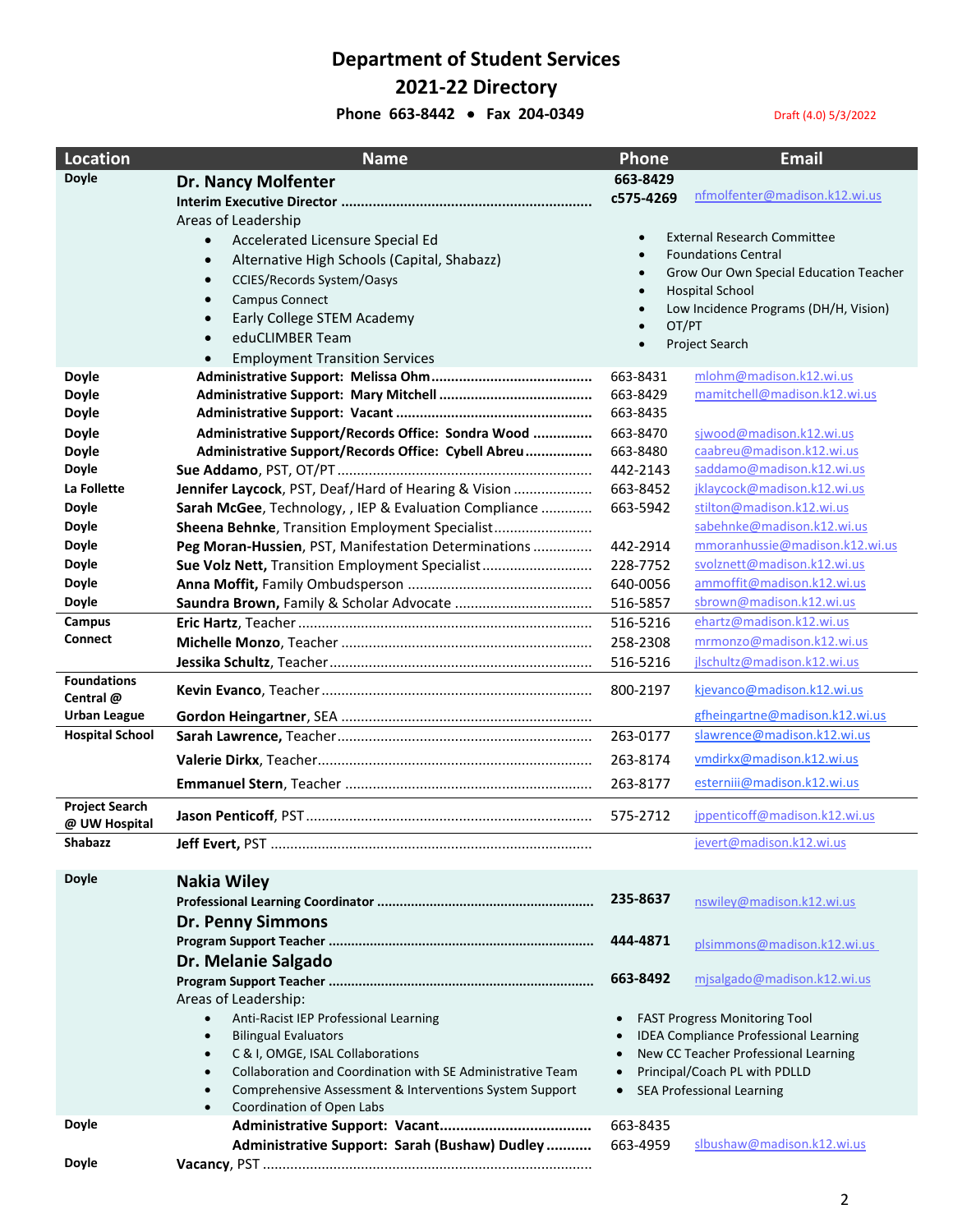### **Department of Student Services 2021-22 Directory Phone 663-8442 • Fax 204-0349** Draft (4.0) 5/3/2022

| <b>Doyle</b>                | Sarah McGee, PST, Technology, IEP & Evaluation Compliance         | 663-5942  | stilton@madison.k12.wi.us                      |
|-----------------------------|-------------------------------------------------------------------|-----------|------------------------------------------------|
| <b>Doyle</b>                | Peg Moran-Hussien, PST, ESY Coord., Transportation, Assessment    | 442-2914  | mmoranhussie@madison.k12.wi.us                 |
| <b>Doyle</b>                |                                                                   | 442-2164  | mewirka@madison.k12.wi.us                      |
|                             |                                                                   |           |                                                |
| <b>Doyle</b>                | Dr. Scott Zimmerman                                               |           |                                                |
|                             | Ass't. Director of Early Childhood & East Side Elementary Schools | 663-8486  | slzimmerman@madison.k12.wi.us                  |
|                             | Areas of Leadership                                               |           |                                                |
|                             | CCIES - School Year & Summer<br>$\bullet$                         |           | Early Childhood PD, Child Find, Team Meetings  |
|                             | <b>EC Itinerant Teacher Educator Effectiveness Evaluations</b>    |           | Early Learning Sessions Classrooms             |
|                             | ESY Grades $K - 5$<br>$\bullet$                                   | $\bullet$ | East Side Early Childhood & Elementary Schools |
| <b>Doyle</b>                | Administrative Support: Theresa Grueneberg                        | 663-8428  | tgrueneberg@madison.k12.wi.us                  |
| <b>Doyle</b>                | Roberto Herrera, Early Childhood Bilingual Resource Specialist    | 663-5847  | rherrera@madison.k12.wi.us                     |
| <b>Doyle</b>                | Peg Moran-Hussien, PST, Extended School Year                      | 442-2914  | mmoranhussie@madison.k12.wi.us                 |
| <b>Doyle</b>                |                                                                   | 442-2143  | saddamo@madison.k12.wi.us                      |
| <b>Doyle</b>                |                                                                   |           | allaguardia@madison.k12.wi.us                  |
| <b>Doyle</b>                | Heather Arnoldussen, PST, Early Childhood S/L                     | 225-2531  | hlarnoldusse@madison.k12.wi.us                 |
| <b>Doyle</b>                |                                                                   | 209-1195  | ceisele@madison.k12.wi.us                      |
| <b>Doyle</b>                |                                                                   | 663-1972  | Irfrost@madison.k12.wi.us                      |
| Doyle                       |                                                                   | 663-5212  | kjhoelker@madison.k12.wi.us                    |
| <b>Doyle</b>                |                                                                   | 616-0418  | tjacobsohn@madison.k12.wi.us                   |
| <b>Doyle</b>                |                                                                   |           | ejohnsonnobl@madison.k12.wi.us                 |
| <b>Doyle</b>                |                                                                   | 663-5975  | smoe@madison.k12.wi.us                         |
| <b>Doyle</b>                | Peg Moran-Hussien, PST, Extended School Year                      | 442-2914  | mmoranhussie@madison.k12.wi.us                 |
| <b>Doyle</b>                |                                                                   | 520-0175  | aeoconnor@madison.k12.wi.us                    |
| <b>Doyle</b>                |                                                                   | 663-5979  | tmgibbons@madison.k12.wi.us                    |
| <b>Doyle</b>                |                                                                   | 663-5978  | rritchiedenk@madison.k12.wi.us                 |
| <b>Doyle</b>                |                                                                   | 663-5243  | ksvonbehren@madison.k12.wi.us                  |
| Doyle                       |                                                                   | 535-9320  | ajziehmke@madison.k12.wi.us                    |
| Lapham                      | Arlene Bollig, Early Childhood Bilingual Resource Specialist      | 204-6627  | abollig@madison.k12.wi.us                      |
| Lapham                      | Cara Bricco, Early Childhood Itinerant Teacher                    | 204-4192  | cjbricco@madison.k12.wi.us                     |
| Lapham                      | Robbi Busacker, Early Childhood Itinerant Teacher                 | 204-4192  | rbusacker@madison.k12.wi.us                    |
| Lapham                      | Danna Dold, Early Childhood Itinerant Teacher                     | 204-4192  | ddold@madison.k12.wi.us                        |
| Lapham                      |                                                                   | 204-4190  | hhansen@madison.k12.wi.us                      |
| Lapham                      | Samantha Kelderman, Early Childhood Itinerant Teacher             | 204-4192  | sfkelderman@madison.k12.wi.us                  |
| Lapham                      | Andrea Swenson, Early Childhood Itinerant Teacher                 | 204-4192  | alswenson@madison.k12.wi.us                    |
| <b>Allis</b>                |                                                                   | 204-1070  | kfarrisstova@madison.k12.wi.us                 |
| Elvehjem                    |                                                                   |           | mdlehmann@madison.k12.wi.us                    |
| Emerson                     |                                                                   | 204-2071  | smcdonald@madison.k12.wi.us                    |
| <b>Hawthorne</b>            |                                                                   |           | jklaycock@madison.k12.wi.us                    |
| Henderson                   |                                                                   | 443-8219  | dbauer@madison.k12.wi.us                       |
| Gompers/                    |                                                                   |           |                                                |
| Kennedy                     |                                                                   | 204-4374  | bajones@madison.k12.wi.us                      |
| Lake View                   |                                                                   | 204-4040  | amueller@madison.k12.wi.us                     |
| Lapham/Lowell               |                                                                   | 204-6602  | bcorsi@madison.k12.wi.us                       |
| Lindbergh/                  |                                                                   | 204-2221  | kgreenfield@madison.k12.wi.us                  |
| <b>Schenk</b>               |                                                                   |           | erbarlament@madison.k12.wi.us                  |
| <b>Marquette</b><br>Mendota |                                                                   | 204-6921  | etorrison@madison.k12.wi.us                    |
| <b>Nuestro Mundo</b>        |                                                                   | 204-7840  | ajziehmke@madison.k12.wi.us                    |
|                             |                                                                   | 442-2519  |                                                |
| <b>Sandburg</b>             |                                                                   | 204-7950  | mdlehmann@madison.k12.wi.us                    |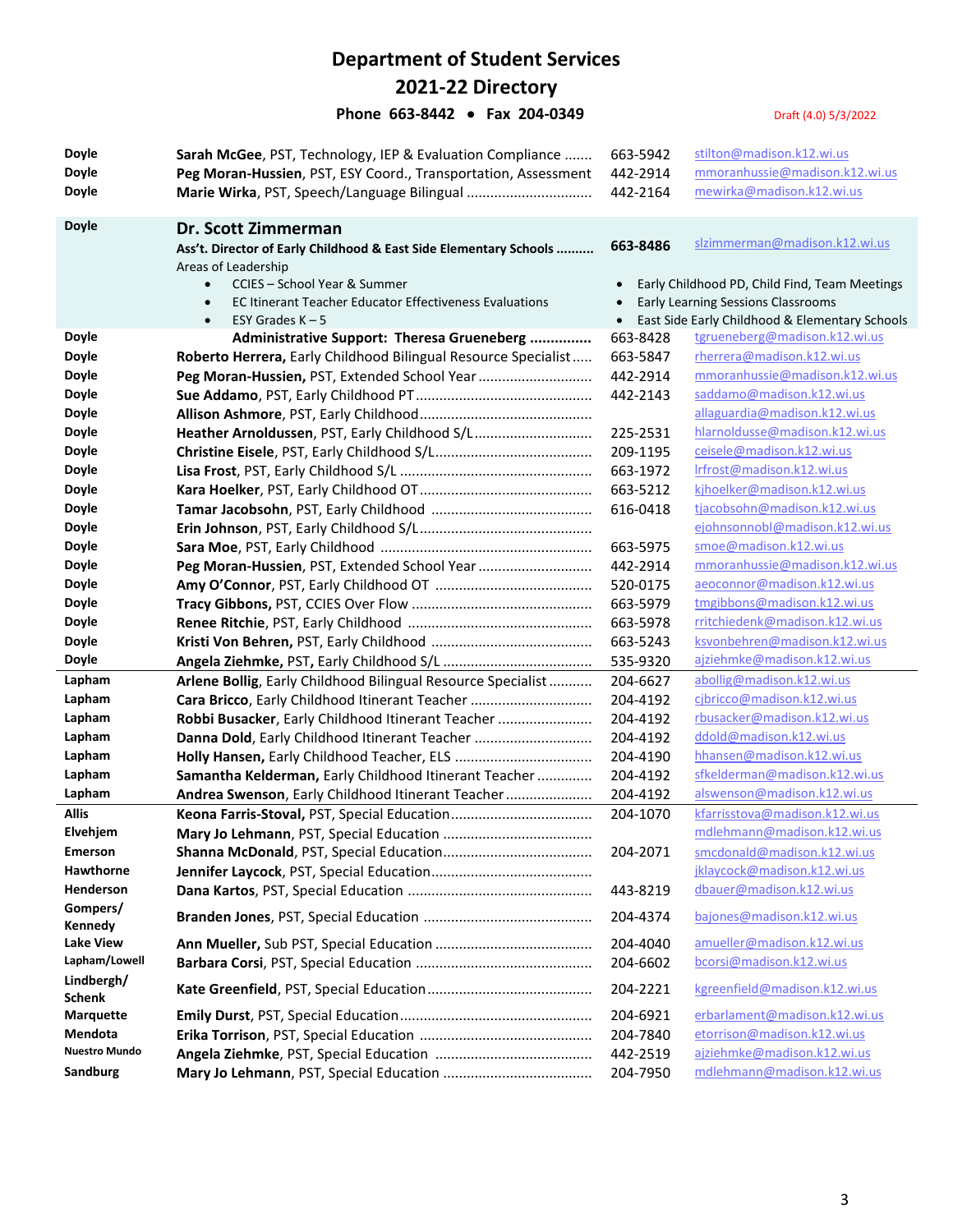**Department of Student Services 2021-22 Directory**

**Phone 663-8442 • Fax 204-0349** Draft (4.0) 5/3/2022

| <b>Doyle</b>                   | <b>Amy Hefty</b>                                                |           |                                                |
|--------------------------------|-----------------------------------------------------------------|-----------|------------------------------------------------|
|                                | Interim Ass't. Director of West Side Early Childhood &          |           |                                                |
|                                | West Side Elementary Schools                                    | c516-2740 | ahefty@madison.k12.wi.us                       |
|                                | Areas of Leadership:                                            |           |                                                |
|                                | CCIES - School Year & Summer<br>$\bullet$                       |           | Early Childhood PD, Child Find, Team Meetings  |
|                                | EC Itinerant Teacher Educator Effectiveness Evaluations         |           | Early Learning Sessions Classrooms             |
|                                | ESY Grades $K - 5$<br>$\bullet$                                 | $\bullet$ | East Side Early Childhood & Elementary Schools |
| <b>Doyle</b>                   | Administrative Support: Theresa Grueneberg                      | 663-8428  | tgrueneberg@madison.k12.wi.us                  |
| Anana                          | Lauren Abplanalp, Early Childhood Itinerant Teacher             | 204-2186  | llabplanalp@madison.k12.wi.us                  |
| Anana                          | Kathy Anderson, Early Childhood Itinerant Teacher               | 204-2186  | kjanderson2@madison.k12.wi.us                  |
| Anana                          |                                                                 | 204-2186  | ambower@madison.k12.wi.us                      |
| Anana                          | Stephanie DuVarney, Early Childhood Itinerant Teacher           | 204-2186  | sgduvarney@madison.k12.wi.us                   |
| Anana                          | Christine Eisele, Speech/Language Itinerant Clinician           | 204-2186  | ceisele@madison.k12.wi.us                      |
| Anana                          | Jaime Karlic, Early Childhood Itinerant Teacher                 | 204-2186  | jlkarlic@madison.k12.wi.us                     |
| Anana                          |                                                                 | 204-2186  | kmluecke@madison.k12.wi.us                     |
| Anana                          | Monet Schardt, Early Childhood Itinerant Teacher                | 204-2186  | mlschardt@madison.k12.wi.us                    |
| Anana/Franklin                 |                                                                 |           | swill@madison.k12.wi.us                        |
| Chavez/Huegel                  |                                                                 | 204-3100  | jlcasey@madison.k12.wi.us                      |
| Crestwood                      |                                                                 |           | mnielson@madison.k12.wi.us                     |
| Leopold                        |                                                                 |           | lejohnson3@madison.k12.wi.us                   |
| Lincoln                        |                                                                 | 628-0486  | ekkornell@madison.k12.wi.us                    |
| Midvale/Muir                   |                                                                 |           | kcarden@madison.k12.wi.us                      |
| Olson                          |                                                                 | 663-6114  | zmcgraw@madison.k12.wi.us                      |
| <b>Orchard Ridge</b>           |                                                                 |           | kmmcardle@madison.k12.wi.us                    |
| Randall                        |                                                                 | 204-3284  | erbarlament@madison.k12.wi.us                  |
| Thoreau/                       |                                                                 |           |                                                |
| Shorewood                      |                                                                 |           | magilreath@madison.k12.wi.us                   |
| <b>Stephens</b>                |                                                                 | 204-1882  | amilley@madison.k12.wi.us                      |
| Van Hise                       |                                                                 | 204-6767  | kfarrisstova@madison.k12.wi.us                 |
|                                |                                                                 |           |                                                |
| <b>Doyle</b>                   | Dr. Jan Chynoweth                                               |           |                                                |
|                                |                                                                 | 663-8485  | jgchynoweth@madison.k12.wi.us                  |
|                                | Areas of Leadership                                             |           |                                                |
|                                | <b>Assistive Technology</b><br>$\bullet$                        |           | Speech/Language                                |
|                                | Madison Promise $6 - 8$<br>$\bullet$                            |           | Summer Semester & ESY 6 - 8                    |
|                                | Private/Parochial & Home Schooled                               |           |                                                |
| <b>Doyle</b>                   | <b>Anna Cliff</b>                                               |           | abcliff@madison.k12.wi.us                      |
|                                | Program Support Teacher - Lead, Technology Innovation           | 571-2437  |                                                |
| <b>Doyle</b>                   | Administrative Support: Theresa Grueneberg                      | 663-8428  | tgrueneberg@madison.k12.wi.us                  |
| <b>Doyle</b>                   | Administrative Support: Carrie Mack (Transcriber, SALT)         |           | cemack@madison.k12.wi.us                       |
| <b>Doyle</b>                   |                                                                 |           | lanieman@madison.k12.wi.us                     |
| <b>Doyle</b>                   |                                                                 | 520-0201  | clsandgren@madison.k12.wi.us                   |
| <b>Doyle</b>                   |                                                                 | 442-2146  | sadankert@madison.k12.wi.us                    |
| <b>Doyle</b>                   | Barb Hesselberg, PST, Transition Speech/Language - High School. | 663-8458  | bahesselberg@madison.k12.wi.us                 |
| <b>Doyle</b>                   |                                                                 | 663-8474  | Ikirbymangas@madison.k12.wi.us                 |
| <b>Doyle</b>                   |                                                                 | 663-5979  | tmgibbons@madison.k12.wi.us                    |
| Badger Rock/                   |                                                                 | 663-1971  | ejohnsonnobl@madison.k12.wi.us                 |
| O'Keeffe<br><b>Black Hawk/</b> |                                                                 |           |                                                |
| Sherman                        |                                                                 | 204-1093  | jkerwin@madison.k12.wi.us                      |
| Cherokee/                      |                                                                 |           |                                                |
| Wright                         |                                                                 | 663-1971  | wbsteinmann@madison.k12.wi.us                  |
| Hamilton                       |                                                                 | 204-4035  | jamuth@madison.k12.wi.us                       |
| <b>Madison Promise</b>         |                                                                 |           | kjames@madison.k12.wi.us                       |
|                                |                                                                 |           |                                                |
| Toki<br>Jefferson/             |                                                                 | 663-6633  | kmmcardle@madison.k12.wi.us                    |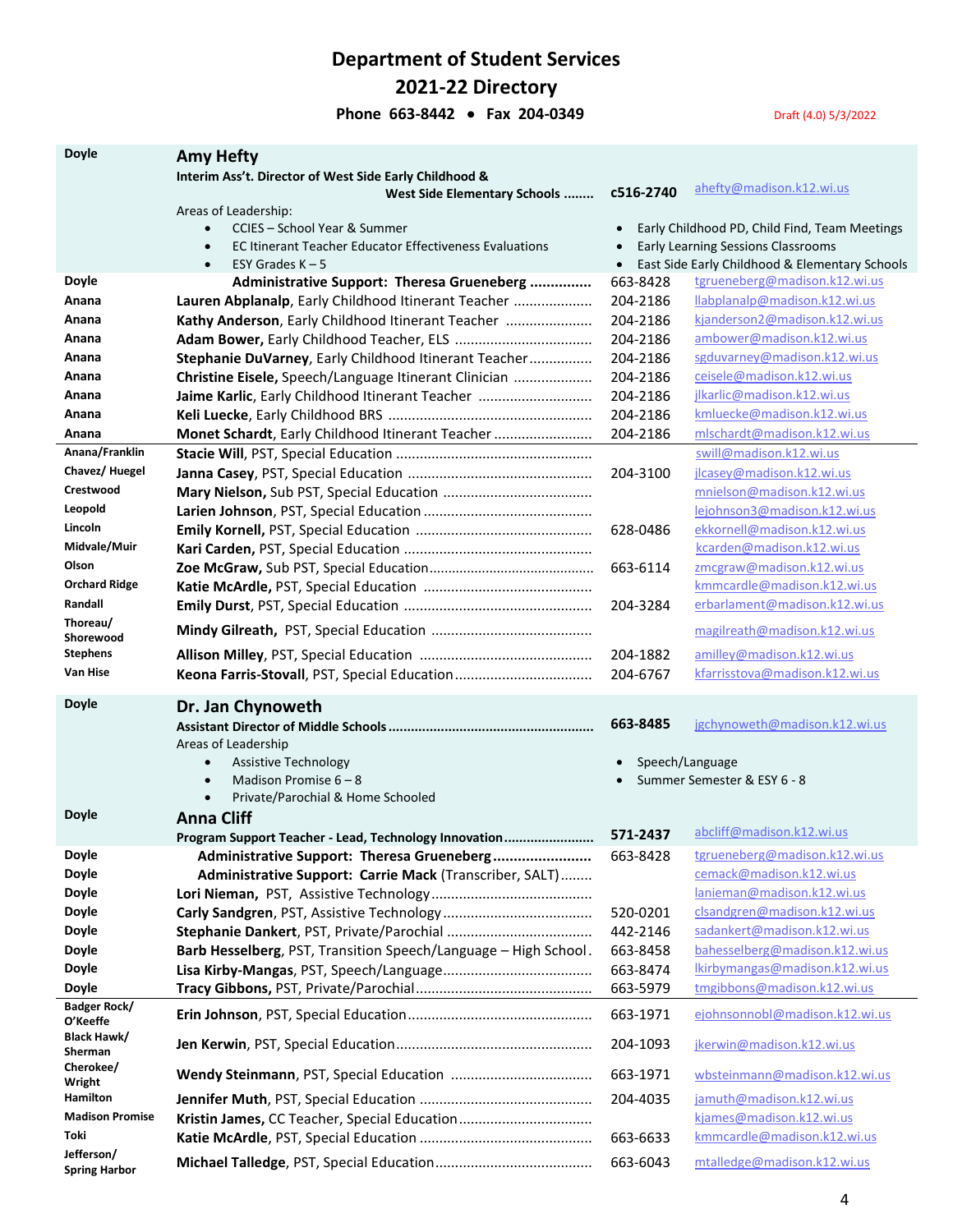# **Department of Student Services**

**2021-22 Directory**

**Phone 663-8442 • Fax 204-0349** Draft (4.0) 5/3/2022

| Sennett/<br>Whitehorse                                                                        |                                                                                                                                                                                                                                                                                                                                              | 204-4500                                                 | aboldon@madison.k12.wi.us                                                                                                                                      |
|-----------------------------------------------------------------------------------------------|----------------------------------------------------------------------------------------------------------------------------------------------------------------------------------------------------------------------------------------------------------------------------------------------------------------------------------------------|----------------------------------------------------------|----------------------------------------------------------------------------------------------------------------------------------------------------------------|
| <b>Doyle</b>                                                                                  | <b>Julie Evert</b><br>Areas of Leadership<br>East High School<br>$\bullet$<br>La Follette High School<br>$\bullet$<br><b>Memorial High School</b><br>$\bullet$<br>West High School<br>$\bullet$                                                                                                                                              | c561-3816<br>$\bullet$<br>$\bullet$                      | evert@madison.k12.wi.us<br><b>Madison Promise 9-12</b><br>Off-Campus PLC (EBD)<br>Summer Semester & ESY 9 - 12                                                 |
| <b>Doyle</b><br>East<br>La Follette<br><b>Madison Promise</b><br><b>Memorial</b><br>West      | Sue Volz Nett, PST Sub for P. Doty, Special Education                                                                                                                                                                                                                                                                                        | 663-8435<br>204-3711<br>204-3063                         | svolznett@madison.k12.wi.us<br>aamoseley@madison.k12.wi.us<br>akolsen@madison.k12.wi.us<br>khmcgillis@madison.k12.wi.us                                        |
| Olin Ave.                                                                                     | <b>Martha Olsen</b><br>SE Coordinator of Intensive Intervention Programs<br><b>Andy Tonies</b><br>SE Coordinator of Intensive Intervention Programs<br>Areas of Leadership<br>Holtzman-based Instruction<br>• Next Steps<br><b>LEAP</b><br><b>Primary Steps</b><br>$\bullet$<br><b>School-based Alternatives</b><br><b>NEON</b><br>$\bullet$ | c206-9019<br>c225-3069                                   | maolsen@madison.k12.wi.us<br>aatonies@madison.k12.wi.us                                                                                                        |
| <b>Doyle</b><br><b>Holtzman</b><br>Holtzman<br>Holtzman<br><b>Holtzman</b><br><b>Holtzman</b> |                                                                                                                                                                                                                                                                                                                                              | 663-8435<br>235-8632<br>422-0120<br>575-3162<br>235-4943 | jdforward@madison.k12.wi.us<br>jjjohnson2@madison.k12.wi.us<br>kmschwallier@madison.k12.wi.us<br>astauffache2@madison.k12.wi.us<br>assolberg@madison.k12.wi.us |
| <b>LEAP East</b><br>@ Marquette<br><b>Elementary</b><br>LEAP Central @                        |                                                                                                                                                                                                                                                                                                                                              | 516-5991<br>622-8021<br>204-6866<br>204-3318             | scchidester@madison.k12.wi.us<br>nclange@madison.k12.wi.us<br>atjoneschaim@madison.k12.wi.us<br>Imoss@madison.k12.wi.us                                        |
| Randall<br>Elementary<br><b>LEAP West</b>                                                     |                                                                                                                                                                                                                                                                                                                                              | 204-3318<br>204-3318                                     | ejguderyon@madison.k12.wi.us<br>dcarnitz@madison.k12.wi.us<br>kshayes2@madison.k12.wi.us                                                                       |
| @ Olson<br>Elementary                                                                         |                                                                                                                                                                                                                                                                                                                                              | 442-2682                                                 | flindner@madison.k12.wi.us                                                                                                                                     |
| <b>NEON</b>                                                                                   |                                                                                                                                                                                                                                                                                                                                              | 535-7579<br>662-8021                                     | amartinelli@madison.k12.wi.us<br>dahale@madison.k12.wi.us<br>tguelzow@madison.k12.wi.us<br>ckwaltonjack@madison.k12.wi.us                                      |
| <b>Next Steps</b>                                                                             |                                                                                                                                                                                                                                                                                                                                              | 206-9028<br>206-9028                                     | ajdahl@madison.k12.wi.us<br>sjean@madison.k12.wi.us<br>wjrutter@madison.k12.wi.us                                                                              |
| <b>Primary Steps</b>                                                                          |                                                                                                                                                                                                                                                                                                                                              | 516-5574                                                 | kljulka@madison.k12.wi.us<br>jpluff@madison.k12.wi.us<br>djmillon@madison.k12.wi.us<br>jarodriguez@madison.k12.wi.us                                           |